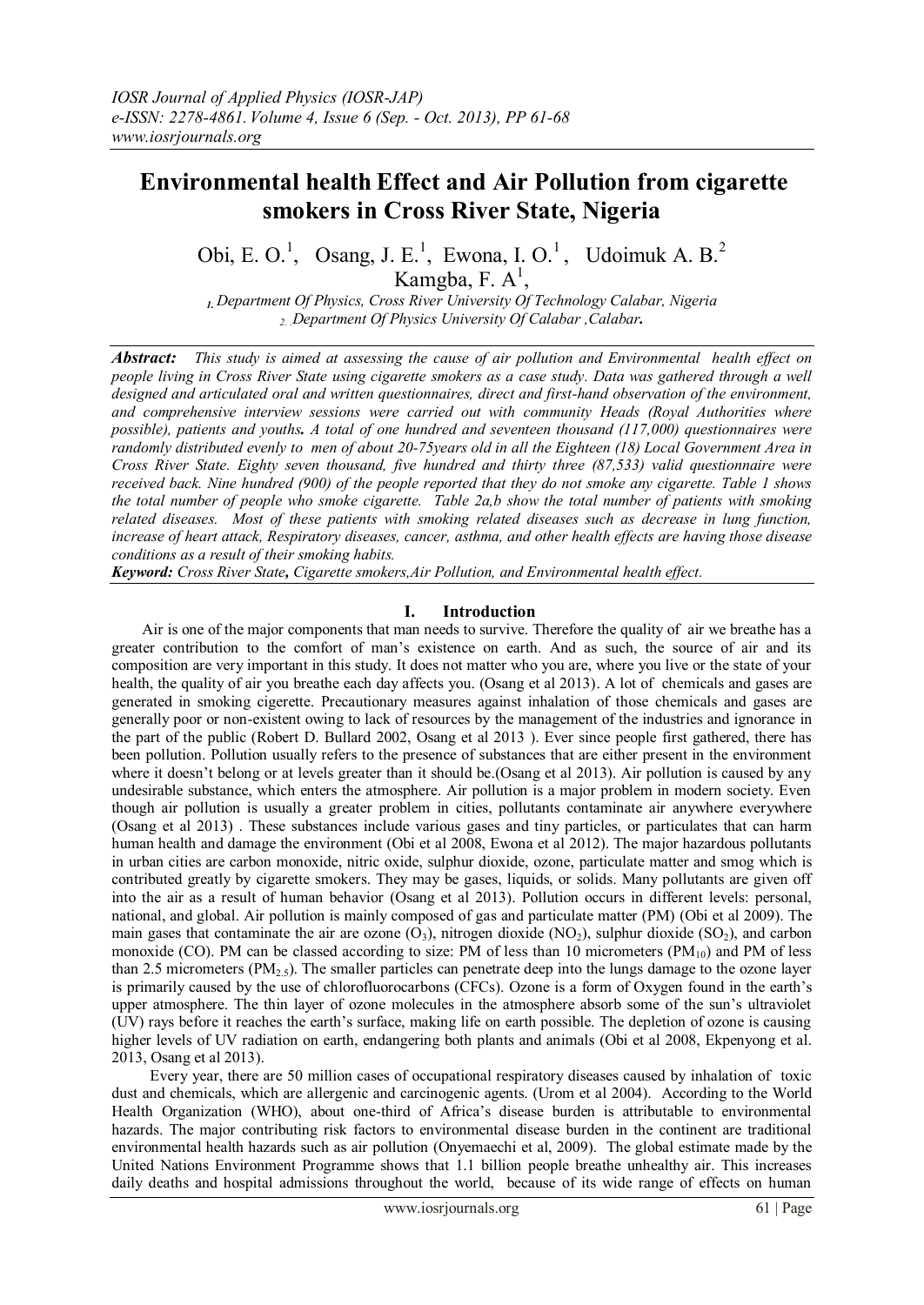health, especially related to the cardiopulmonary system. It is also estimated that, urban air pollution is responsible for approximately 800 000 deaths and 4.6 million loss of lives each year around the globe. (Ekpenyong et al. 2013). Outdoor air pollution, in particular has emerged as an issue in the last few decades, particularly in Africa's Urban Centers because of increased rates of urbanization and industrialization. Sources of indoor and outdoor air pollution include pesticides used in the home and cigarette smoking. An important contributor to air pollution in Africa's Cities is emissions of different sources (Onyemaechi et al, 2009).

Empirical evidences have shown that these inhaled substances have strong pulmonary and systemic inflammatory potential and can cause irritation and allergy in the lungs and air passages of individuals who are exposed to them for a long time( Osang et al 2013). Some epidemiologic studies have been conducted to evaluate the health effects (particularly respiratory effects) of indoor and outdoor air pollution exposure on African populations. According to the authors, "the studies provide some evidence of associations with a range of serious and common health problems (Onyemaechi et al, 2009). However, the type of disease developed may depend on the size of the particles or what is inhaled and where it ends up in the airways or lungs. In some cases, larger particles tend to end up trapped in the nose or larger airways. Small particles on the order of 10 micrometers (PM<sub>10</sub>) or less (PM<sub>2.5</sub> and UFP<sub>s</sub>) can penetrate the deepest part of the lungs such as bronchioles or alveoli. Sometimes, they get dissolved and absorbed into the blood stream, eliciting greater biological effects. The composition, concentration and associated toxicity of specific ambient air pollutants as well as the duration and frequency of exposure will determine the adverse health effects and the clinical respiratory manifestations. For example, ambient air pollutants with predominant particulate matter, ozone  $(O_3)$  and  $NO_2$  have been shown to exacerbate airway oxidative stress, bronchial reactivity, respiratory viral infection and reduced airway ciliary activity. Also, particulate matters can facilitate the development of lung cancer and increase mortality (Osang et al 2013, Ekpenyong et al. 2013).

 The spectrum and severity of adverse respiratory health effects of the inhaled pollutants may vary from subclinical effects to premature mortality, depending on the degree of exposure by various occupations, environmental factors, sociodemographics and population sensitivities. Lung diseases following occupational exposure among Nigerians have been extensively studied. (Osang et al 2013, Ewona et al 2011 ).

Nigeria is one of the highest emitter of greenhouse gases in Africa. Carbon dioxide emissions in Niger Delta Area are among the highest in the world. (Ewona 2011). Outdoor ambient air pollution is a major threat to human health in most West African big Cities including Nigeria and other parts of the world. It reduces the life expectancy of people who are constantly exposed to it. According to Ewona et al (2012), referring to IPPC (1992), the major cause of climate change is the release of greenhouse gases. Some of these gases especially  $\text{CO}_2$ and oxides of Nitrogen are dissolved in rain water and fall back as acid rain which will in turn pollute the air (Ekpenyong et al. 2013, Osang et al 2013, Ewona et al 2012)

In Nigeria, various studies have indicated a high level of ambient air pollution in most urban cities especially the Niger Delta region, of which the Cross River State, is an integral part. A typical air quality assessment of this region shows that the levels of volatile oxides of carbon, nitrogen, sulphur and total particulate matter exceed the existing Federal Agency Standards. Common sources of air pollution in this area include: cigarette smoking, bush burning, automobile emissions, generators emission, pipeline explosion, industrial emissions and gas flaring (Ekpenyong et al. 2013, Ewona et al 2012).

# **Health effects of tobacco**

The health effects of Smoking are the circumstances, mechanisms, and factors of tobacco consumption on human health. Epidemiological research has been focused primarily on cigarette tobacco smoking(World Health Organization (2008)) which has been studied more extensively than any other form of consumption.

Tobacco is the single greatest cause of preventable death globally. The use of Tobacco leads to most common diseases affecting the heart, liver and lungs, with smoking being a major risk factor for [heart attacks,](http://en.wikipedia.org/wiki/Myocardial_infarction) [strokes,](http://en.wikipedia.org/wiki/Stroke) [chronic obstructive pulmonary disease](http://en.wikipedia.org/wiki/Chronic_obstructive_pulmonary_disease) (COPD) (including [emphysema](http://en.wikipedia.org/wiki/Emphysema) and [chronic bronchitis\)](http://en.wikipedia.org/wiki/Chronic_bronchitis), and [cancer](http://en.wikipedia.org/wiki/Cancer) (particularly [lung cancer,](http://en.wikipedia.org/wiki/Lung_cancer) [cancers of the larynx and mouth,](http://en.wikipedia.org/wiki/Laryngeal_cancer) and [pancreatic cancer\)](http://en.wikipedia.org/wiki/Pancreatic_cancer). It also causes peripheral vascular disease and [hypertension](http://en.wikipedia.org/wiki/Hypertension) (Robert Bullard 2013). The effects depend on the number of years that a person smokes and on how much the person smokes. Starting smoking earlier in life and smoking cigarettes higher in [tar](http://en.wikipedia.org/wiki/Tar_%28tobacco_residue%29) increases the risk of these diseases. Also, environmental tobacco smoke, or secondhand smoke, has been shown to cause adverse health effects in people of all ages . Cigarettes sold in [underdeveloped](http://en.wikipedia.org/wiki/Underdeveloped_country)  [countries](http://en.wikipedia.org/wiki/Underdeveloped_country) tend to have higher tar content, and are less likely to be filtered, potentially increasing vulnerability to tobacco-related disease in these regions (Fowles 2003).

The [World Health Organization](http://en.wikipedia.org/wiki/World_Health_Organization) (WHO) estimates that tobacco caused 5.4 million deaths in 2004 and 100 million deaths over the course of the 20th century. Similarly, the United States [Centers for Disease Control](http://en.wikipedia.org/wiki/Centers_for_Disease_Control_and_Prevention)  [and Prevention](http://en.wikipedia.org/wiki/Centers_for_Disease_Control_and_Prevention) describes tobacco use as "the single most important preventable risk to human health in developed countries and an important cause of premature death worldwide." Several countries including Nigeria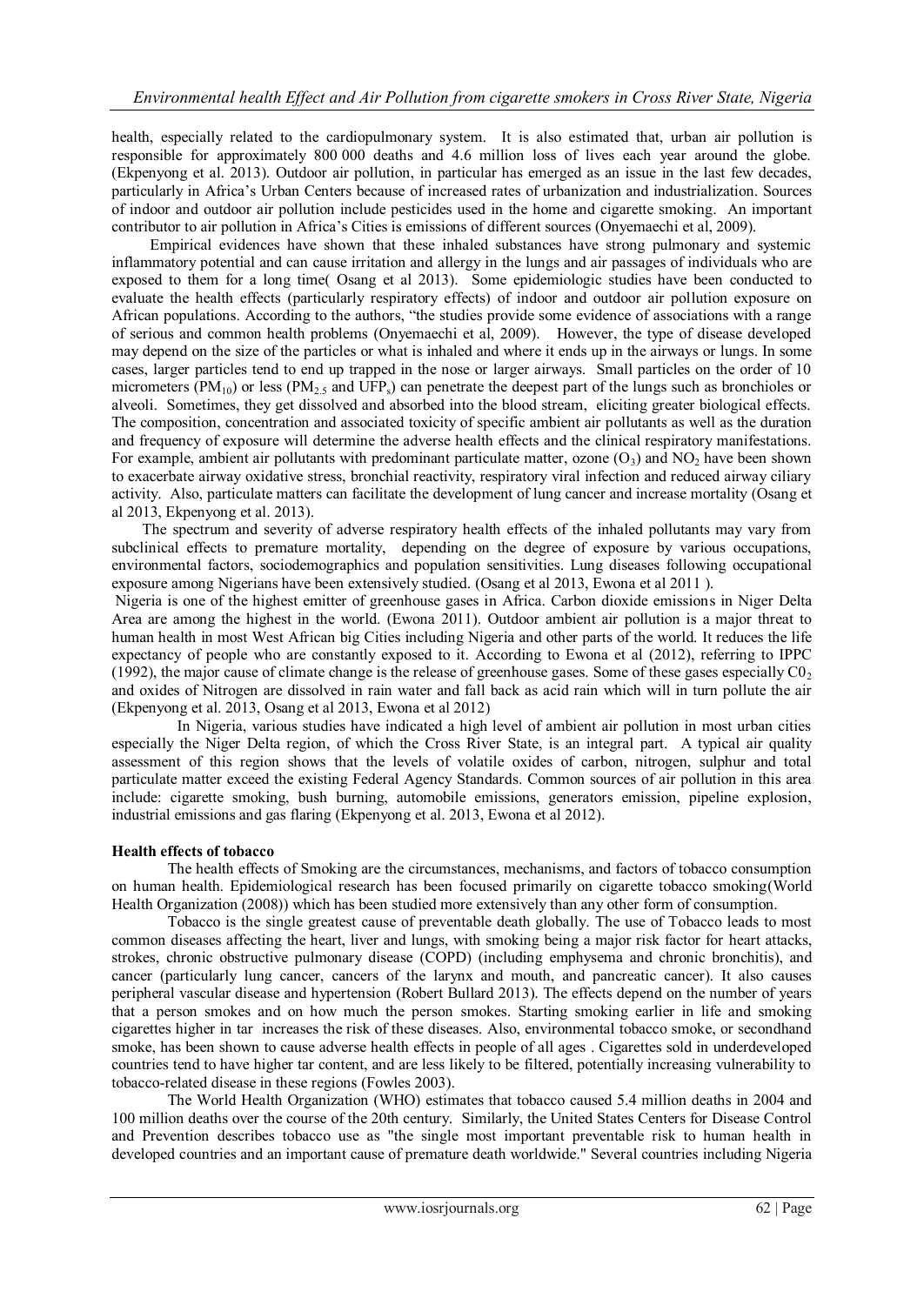have taken measures to control the consumption of tobacco with usage and sales restrictions as well as [warning](http://en.wikipedia.org/wiki/Tobacco_packaging_warning_messages)  [messages](http://en.wikipedia.org/wiki/Tobacco_packaging_warning_messages) printed on packaging (Nichter 1991).

 Smoke contains several carcinogenic pyrolytic products that bind to DNA and cause many [genetic](http://en.wikipedia.org/wiki/Genetic_mutation)  [mutations.](http://en.wikipedia.org/wiki/Genetic_mutation) There are 45 known or suspected chemical [carcinogens](http://en.wikipedia.org/wiki/Carcinogen) in cigarette smoke (Vanio 1987). Tobacco also contains [nicotine,](http://en.wikipedia.org/wiki/Nicotine) which is a highly addictive [psychoactive drug.](http://en.wikipedia.org/wiki/Psychoactive_drug) When tobacco is smoked, nicotine causes physical and psychological dependency. Tobacco use is a significant factor in miscarriages among pregnant smokers, and it contributes to a number of other threats to the health of the fetus such as premature births and low birth weight and increases by 1.4 to 3 times the chance for [Sudden Infant Death Syndrome \(SIDS\).](http://en.wikipedia.org/wiki/Sudden_infant_death_syndrome) The result of scientific studies done in neonatal rats seems to indicate that exposure to cigarette smoke in the womb may reduce the fetal brain's ability to recognize [hypoxic](http://en.wikipedia.org/wiki/Hypoxia_%28medical%29) conditions, thus increasing the chance of accidental [asphyxiation.](http://en.wikipedia.org/wiki/Asphyxia) Incidence of [impotence](http://en.wikipedia.org/wiki/Erectile_dysfunction) is approximately 85 percent higher in male smokers compared to nonsmokers, and is a key factor causin[g erectile dysfunction](http://en.wikipedia.org/wiki/Erectile_dysfunction) (ED) (Fowles 2003).

### **II. Materials and method**

### **STUDY AREA:**

Calabar Metropolis is the capital of Cross River State, which is one of Nigeria's coastal State, located in the south-south region of the county, bordered by the Republic of Cameroon in the East and Nigeria state of Benue (North), Ebonyi and Abia (West) and Akwa Ibom (south-west ). It occupies a total land area of 10,156 square kilometers, lying between latitude  $4^028^0$  and  $6^055^0$  North of the equator and longitude  $7^05^0$  and  $9^028^0$  East of Greenwich meridian (Osang et al 2013).

#### Data source

Data was gathered through well designed and articulated oral and written questionnaires, direct and firsthand observation of the environment, and comprehensive interview sessions with community Heads (Royal Authorities where possible), patients and youth**.** A total number of one hundred and seventeen thousand (117,000) questionnaires were randomly distributed evenly to only men of about 15-75years old in all the Eighteen (18) Local Government Areas in Cross River State as design in table 1 below. The questionnaires are administered through the help of all the Paramount Rullers, Clan Heads, Chiefs and Community Executives in all the 18 Local Government Areas. Eighty eight thousand,nine hundred and one (88,901) questionnaires were recovered and four hundred and sixty eight (468) were not valid for analyses. Eighty seven thousand, five hundred and thirty three (87,533) of valid questionnaire were recorded. Nine hundred (900) numbers of people do not smoke any of the cigarette, and as such were not recorded. While one thousand five hundred smokers were interviewed in each Local Government Area. Table 2a,b shows the total number of patience with smoking related disease. Descriptive analyses using simple bar chart and pie chart indicating Local Government Area , No of smokers, Minimum Quantity of Cigarette consumed per person per day, Maximum. Quantity of Cigarette consumed per person per day, Total Quantity of Cigarette consummed per person per day, Average Quantity of Cigarette consummed per person per day were carried out.

| S/N            | Local<br>Government<br>Area | No of<br>smokers | Min. Qty of<br>Cigarette consumed<br>per person daily | Max. Qty of<br>Cigarette consumed<br>per person daily | Total Quantity of<br>Cigarette per<br>person daily | Average<br>Quantity of<br>Cigarette per<br>person daily |
|----------------|-----------------------------|------------------|-------------------------------------------------------|-------------------------------------------------------|----------------------------------------------------|---------------------------------------------------------|
|                | Akpabuyo                    | 5,111            | $\overline{c}$                                        | 48                                                    | 50                                                 | 25                                                      |
| $\overline{2}$ | Akamkpa                     | 4,900            |                                                       | 43                                                    | 44                                                 | 12                                                      |
| 3              | Odukpani                    | 4,513            |                                                       | 27                                                    | 28                                                 | 14                                                      |
| 4              | Biase                       | 4,614            |                                                       | 31                                                    | 32                                                 | 16                                                      |
| 5              | Ikom                        | 4,738            |                                                       | 29                                                    | 30                                                 | 15                                                      |
| 6              | Yarkulr                     | 4,811            |                                                       | 27                                                    | 28                                                 | 14                                                      |
| 7              | Obubra                      | 4,621            | $\overline{2}$                                        | 26                                                    | 28                                                 | 14                                                      |
| 8              | Boki                        | 4,824            |                                                       | 43                                                    | 40                                                 | 20                                                      |
| 9              | Ogoja                       | 4,715            |                                                       | 43                                                    | 44                                                 | 22                                                      |
| 10             | Calabar-South               | 6,116            | $\overline{c}$                                        | 58                                                    | 60                                                 | 30                                                      |
| 11             | Etung                       | 4,613            | $\overline{c}$                                        | 38                                                    | 40                                                 | 20                                                      |
| 12             | Bekwara                     | 4,656            |                                                       | 37                                                    | 38                                                 | 19                                                      |
| 13             | Bakassi                     | 4,920            | $\overline{c}$                                        | 50                                                    | 52                                                 | 26                                                      |
| 14             | Calabar<br>Municipality     | 6,071            | 3                                                     | 55                                                    | 58                                                 | 29                                                      |
| 15             | Obanliku                    | 4,481            |                                                       | 39                                                    | 40                                                 | 20                                                      |
| 16             | Obudu                       | 4,857            | $\overline{2}$                                        | 32                                                    | 34                                                 | 17                                                      |

**III. Results**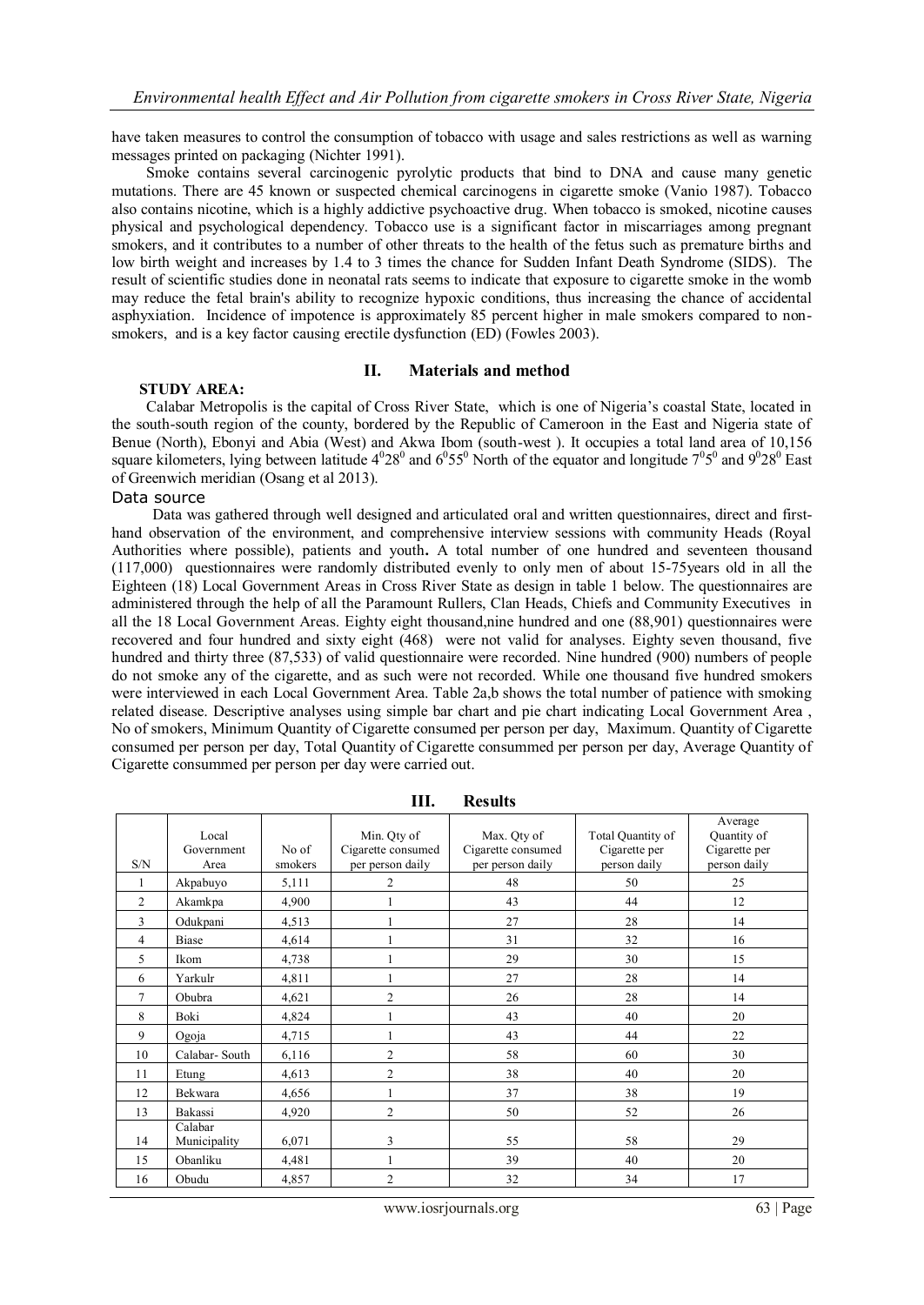|                                                                                                      | 1 <sub>7</sub>       | --<br>Y ala | 1 <sup>2</sup><br>. |  |  | . . |             |
|------------------------------------------------------------------------------------------------------|----------------------|-------------|---------------------|--|--|-----|-------------|
|                                                                                                      | 1 <sub>O</sub><br>10 | Abı         | .,860               |  |  |     | $\sim$<br>∼ |
| VTICTICS OF SMOKERS IN .<br>CROSS RIVER<br><b>STATE</b><br><b>NIGERIA</b><br>$\sim$<br>$T\Delta$ RI. |                      |             |                     |  |  |     |             |

TABLE 1: STATISTICS OF SMOKERS IN CROSS RIVER STATE, NIGERIA.



Fig. 1: Descriptive Pie Chart Of Smookers Per Local Government Area In Cross River State, Nigeria.



Fig. 2: descriptive comparable bar chart of Average Quantity of Cigarette consumed per person daily in some L.G.A. in C.R.S.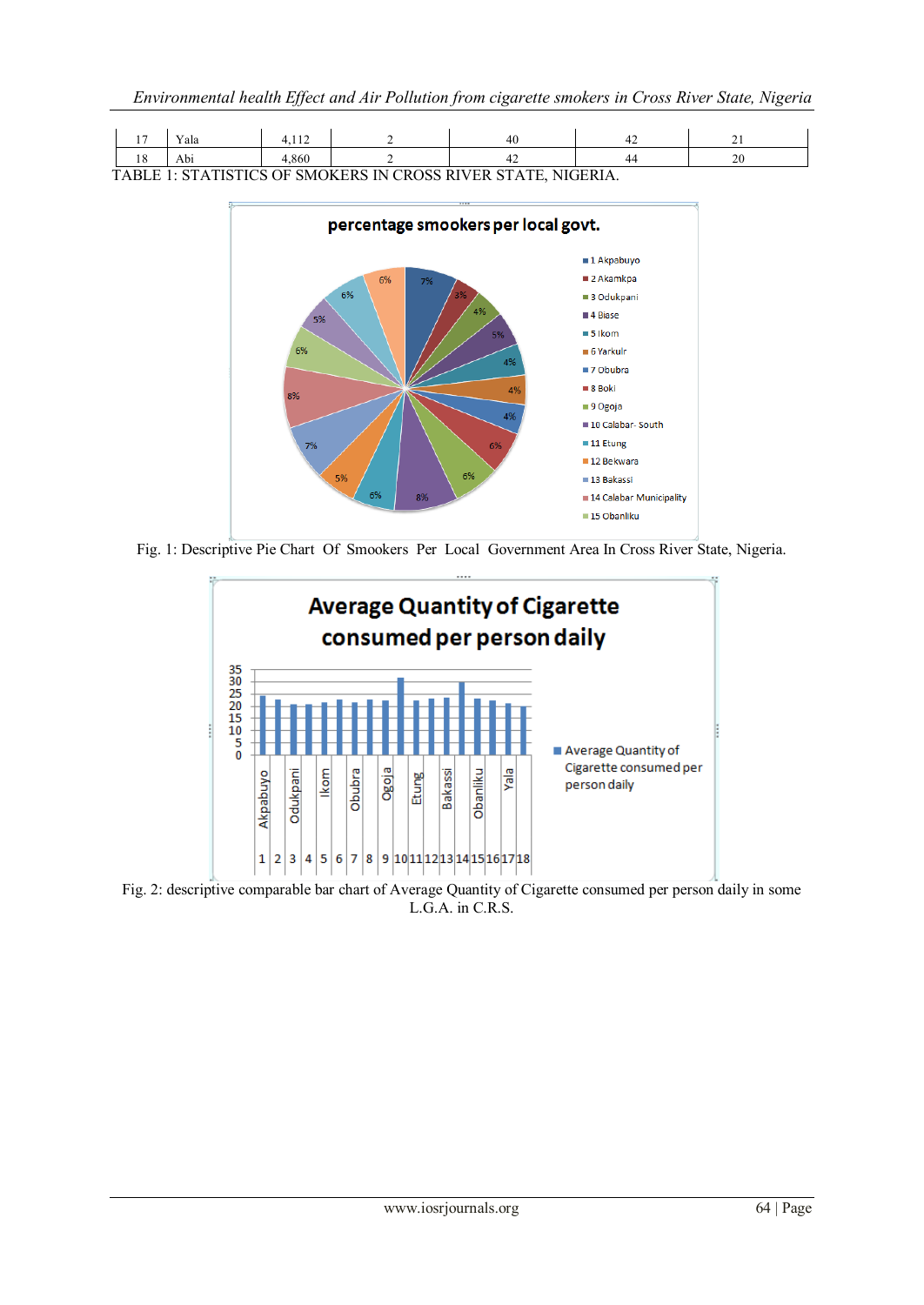| S/N                      | <b>Local Government Area</b> | <b>DIESASES</b> | <b>TOTAL NO. OF</b><br>PEOPLE INTERVIEW | <b>TOTAL NO. OF</b><br><b>PATIENT</b> |
|--------------------------|------------------------------|-----------------|-----------------------------------------|---------------------------------------|
|                          |                              | Lung cancers    | 1500                                    | 49                                    |
|                          |                              | Heart attack    | 1500                                    | 35                                    |
|                          |                              | <b>Strokes</b>  | 1500                                    | 20                                    |
|                          |                              | Mental disorder | 1500                                    | 30                                    |
| $\mathbf{1}$             | Akpabuyo                     | asthma          | 1500                                    | 12                                    |
|                          |                              | Lung cancers    | 1500                                    | 46                                    |
|                          |                              | Heart attack    | 1500                                    | $\overline{34}$                       |
|                          |                              | <b>Strokes</b>  | 1500                                    | 33                                    |
|                          |                              | Mental disorder | 1500                                    | 30                                    |
| $\overline{c}$           | Akamkpa                      | asthma          | 1500                                    | 24                                    |
|                          |                              | Lung cancers    | 1500                                    | 45                                    |
|                          |                              | Heart attack    | 1500                                    | $\overline{32}$                       |
|                          |                              | <b>Strokes</b>  | 1500                                    | 26                                    |
|                          |                              | Mental disorder | 1500                                    | 23                                    |
| 3                        | Odukpani                     | asthma          | 1500                                    | 21                                    |
|                          |                              | Lung cancers    | 1500                                    | 40                                    |
|                          |                              | Heart attack    | 1500                                    | 38                                    |
|                          |                              | <b>Strokes</b>  | 1500                                    | $\overline{25}$                       |
|                          |                              | Mental disorder | 1500                                    | $\overline{23}$                       |
| $\overline{4}$           | <b>Biase</b>                 | asthma          | 1500                                    | $20\,$                                |
|                          |                              | Lung cancers    | 1500                                    | 40                                    |
|                          |                              | Heart attack    | 1500                                    | 38                                    |
|                          |                              | <b>Strokes</b>  | 1500                                    | $\overline{26}$                       |
|                          |                              | Mental disorder | 1500                                    | 26                                    |
| 5                        | Ikom                         | asthma          | 1500                                    | 20                                    |
|                          |                              | Lung cancers    | 1500                                    | 41                                    |
|                          |                              | Heart attack    | 1500                                    | 36                                    |
|                          |                              | Strokes         | 1500                                    | $\overline{20}$                       |
|                          |                              | Mental disorder | 1500                                    | 20                                    |
| 6                        | Yarkulr                      | asthma          | 1500                                    | 22                                    |
|                          |                              | Lung cancers    | 1500                                    | 44                                    |
|                          |                              | Heart attack    | 1500                                    | 35                                    |
|                          |                              | <b>Strokes</b>  | 1500                                    | 30                                    |
|                          |                              | Mental disorder | 1500                                    | $\overline{20}$                       |
| $\overline{\mathcal{I}}$ | Obubra                       | asthma          | 1500                                    | $\overline{21}$                       |
|                          |                              | Lung cancers    | 1500                                    | 43                                    |
|                          |                              | Heart attack    | 1500                                    | 32                                    |
|                          |                              | Strokes         | 1500                                    | 25                                    |
|                          |                              | Mental disorder | 1500                                    | $\overline{21}$                       |
| 8                        | Boki                         | asthma          | 1500                                    | 19                                    |
|                          |                              | Lung cancers    | 1500                                    | 42                                    |
|                          |                              | Heart attack    | 1500                                    | 30                                    |
|                          |                              | <b>Strokes</b>  | 1500                                    | 25                                    |
|                          |                              | Mental disorder | 1500                                    | 20                                    |
| 9                        | Ogoja                        | asthma          | 1500                                    | $\overline{15}$                       |

Table 2a: total no. of patient with smoking related diseases (Akpabuyo to Ogoja)

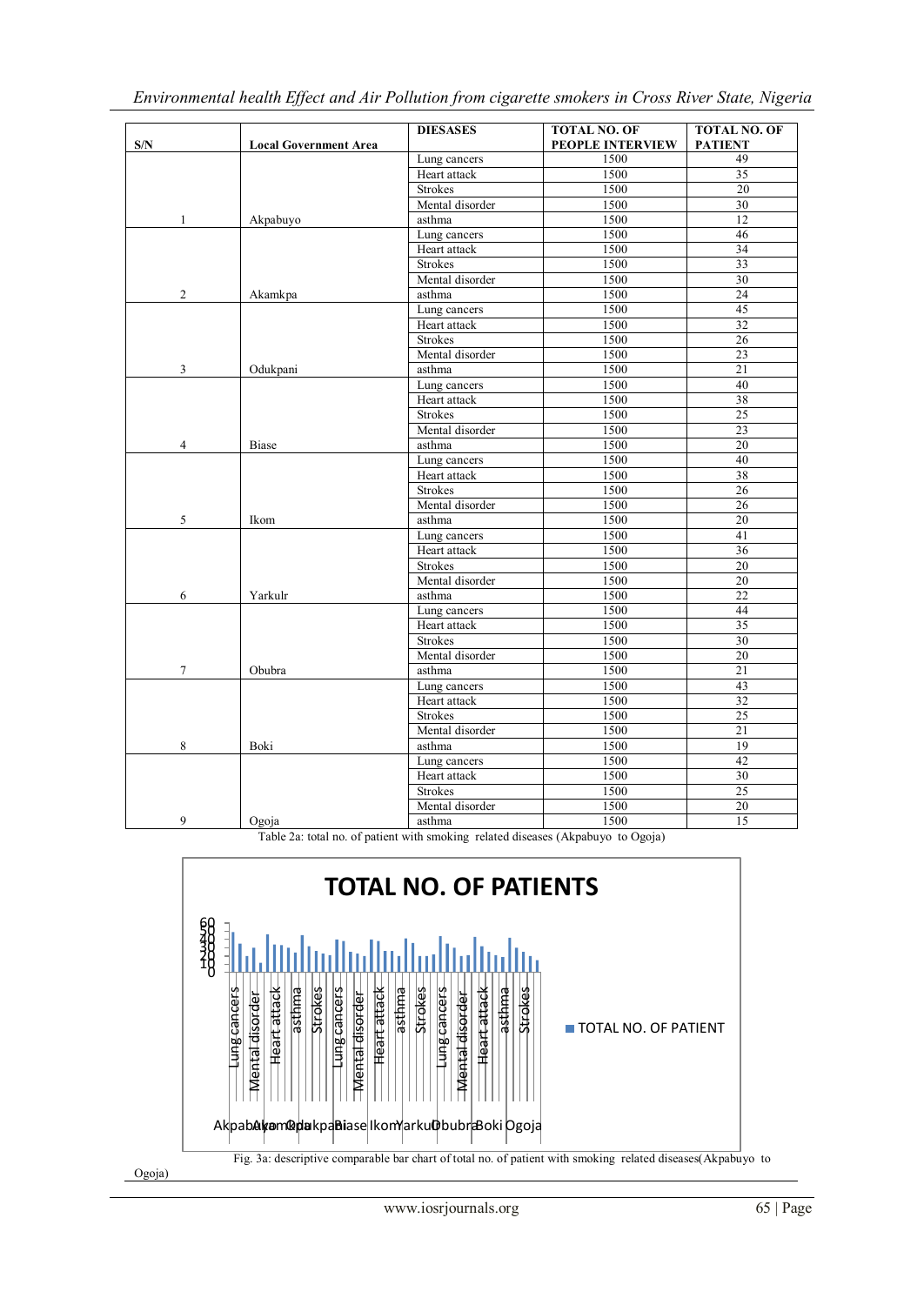| S/N | <b>Local Government Area</b> | <b>DIESASES</b> | <b>TOTAL NO. OF</b><br>PEOPLE INTERVIEW | <b>TOTAL NO. OF</b><br><b>PATIENT</b> |
|-----|------------------------------|-----------------|-----------------------------------------|---------------------------------------|
|     |                              | Lung cancers    | 1500                                    | 65                                    |
|     |                              | Heart attack    | 1500                                    | 50                                    |
|     |                              | <b>Strokes</b>  | 1500                                    | 43                                    |
|     |                              | Mental disorder | 1500                                    | 37                                    |
| 10  | Calabar-South                | asthma          | 1500                                    | 34                                    |
|     |                              | Lung cancers    | 1500                                    | 45                                    |
|     |                              | Heart attack    | 1500                                    | $\overline{30}$                       |
|     |                              | <b>Strokes</b>  | 1500                                    | 28                                    |
|     |                              | Mental disorder | 1500                                    | 22                                    |
| 11  | Etung                        | asthma          | 1500                                    | 20                                    |
|     |                              | Lung cancers    | 1500                                    | 41                                    |
|     |                              | Heart attack    | 1500                                    | 36                                    |
|     |                              | <b>Strokes</b>  | 1500                                    | 30                                    |
|     |                              | Mental disorder | 1500                                    | 28                                    |
| 12  | Bekwara                      | asthma          | 1500                                    | 15                                    |
|     |                              | Lung cancers    | 1500                                    | 46                                    |
|     |                              | Heart attack    | 1500                                    | 41                                    |
|     |                              | <b>Strokes</b>  | 1500                                    | 30                                    |
|     |                              | Mental disorder | 1500                                    | 32                                    |
| 13  | Bakassi                      | asthma          | 1500                                    | 29                                    |
|     |                              | Lung cancers    | 1500                                    | 50                                    |
|     |                              | Heart attack    | 1500                                    | 42                                    |
|     |                              | <b>Strokes</b>  | 1500                                    | 30                                    |
|     |                              | Mental disorder | 1500                                    | 30                                    |
| 14  | Calabar Municipality         | asthma          | 1500                                    | 28                                    |
|     |                              | Lung cancers    | 1500                                    | 30                                    |
|     |                              | Heart attack    | 1500                                    | 24                                    |
|     |                              | <b>Strokes</b>  | 1500                                    | 16                                    |
|     |                              | Mental disorder | 1500                                    | 13                                    |
| 15  | Obanliku                     | asthma          | 1500                                    | 12                                    |
|     |                              | Lung cancers    | 1500                                    | 40                                    |
|     |                              | Heart attack    | 1500                                    | 30                                    |
|     |                              | <b>Strokes</b>  | 1500                                    | 18                                    |
|     |                              | Mental disorder | 1500                                    | $20\,$                                |
| 16  | Obudu                        | asthma          | 1500                                    | 10                                    |
|     |                              | Lung cancers    | 1500                                    | 29                                    |
|     |                              | Heart attack    | 1500                                    | 16                                    |
|     |                              | <b>Strokes</b>  | 1500                                    | 15                                    |
|     |                              | Mental disorder | 1500                                    | 12                                    |
| 17  | Yala                         | asthma          | 1500                                    | $\overline{11}$                       |
|     |                              | Lung cancers    | 1500                                    | $40\,$                                |
|     |                              | Heart attack    | 1500                                    | 27                                    |
|     |                              | <b>Strokes</b>  | 1500                                    | $\overline{22}$                       |
|     |                              | Mental disorder | 1500                                    | 15                                    |
| 18  | Abi                          | asthma          | 1500                                    | 10                                    |

table 2b: total no. of patient with smoking related diseases



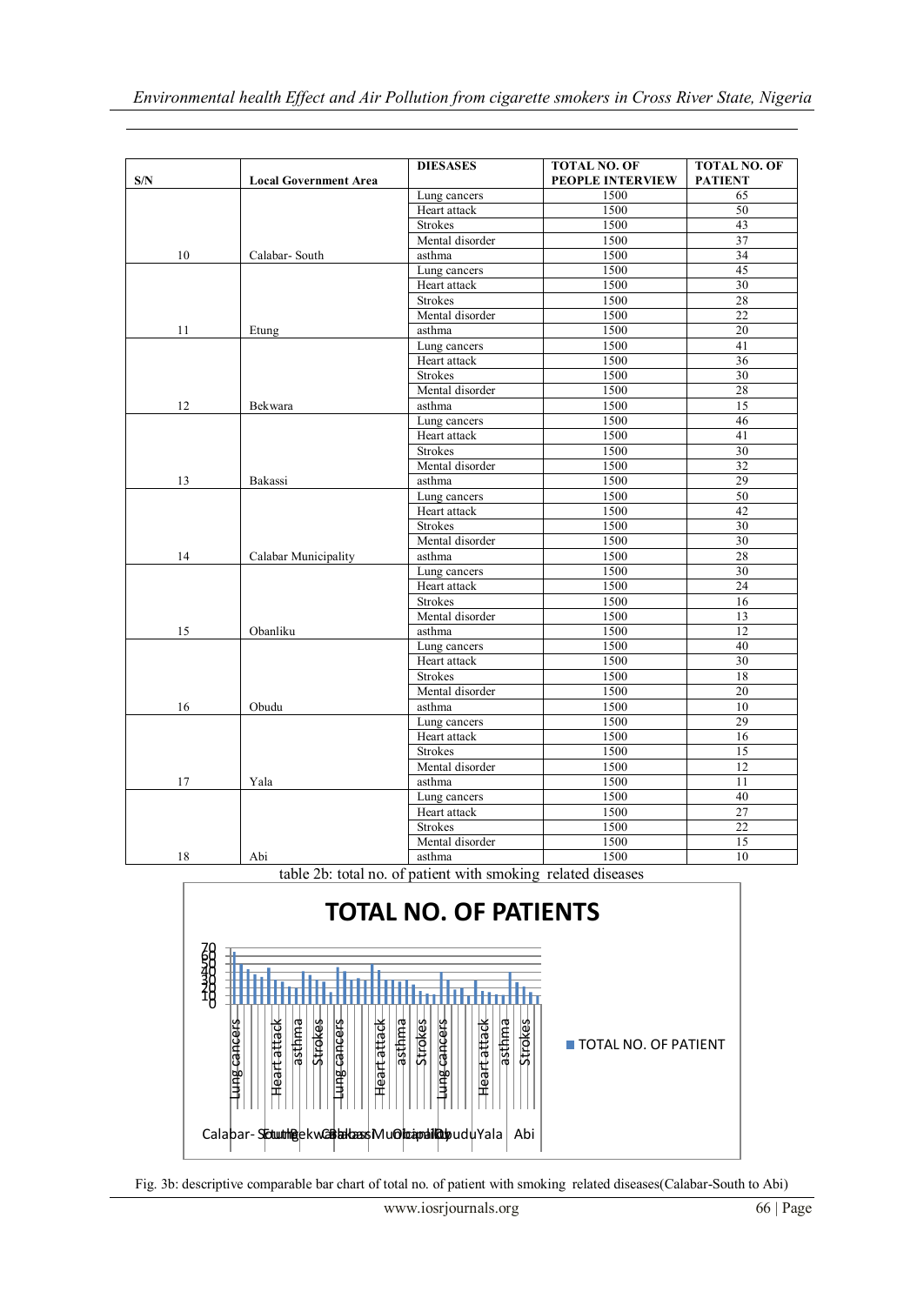### **IV. Discussion of Result**

Based on the results of the valid questionnaires gotten, it was discovered that, the people smoked the following cigarettes: Pall Mall, Oris Slims Light, Dorchester International, Benson and Hedges, Rothmans Kingsize and St. Moritz. Tobacco is the single greatest cause of preventable death globally. The use of Tobacco leads mostly to diseases affecting the heart, liver and lungs. Smoking is a major risk factor for [heart attacks,](http://en.wikipedia.org/wiki/Myocardial_infarction) [strokes,](http://en.wikipedia.org/wiki/Stroke) [chronic obstructive pulmonary disease](http://en.wikipedia.org/wiki/Chronic_obstructive_pulmonary_disease) (COPD) (including [emphysema](http://en.wikipedia.org/wiki/Emphysema) and [chronic bronchitis\)](http://en.wikipedia.org/wiki/Chronic_bronchitis), and [cancer](http://en.wikipedia.org/wiki/Cancer) (particularly [lung cancer,](http://en.wikipedia.org/wiki/Lung_cancer) [cancers of the larynx and mouth,](http://en.wikipedia.org/wiki/Laryngeal_cancer) and [pancreatic cancer\)](http://en.wikipedia.org/wiki/Pancreatic_cancer). It also causes peripheral vascular disease and [hypertension.](http://en.wikipedia.org/wiki/Hypertension) The effects depend on the number of years that a person smokes and on how much the person smokes. Starting smoking earlier in life and smoking cigarettes higher in [tar](http://en.wikipedia.org/wiki/Tar_%28tobacco_residue%29)  increases the risk of these diseases. Also, environmental tobacco smoke, or secondhand smoke, has been shown to cause adverse health effects in people of all ages

A high number of people smoke Pall Mall, because it is more affortable (cheap). Calabar South appears the highest in the smoking rate due to their high level of exposure and availability of jobs. Table 1, fig.1 and fig.2 recorded Yala Local Government Area has the least number of smokers perhaps due to its remote location and poor economic state of the community.

# **V. Conclusions**

Cigarette smoking like conventional air pollution has also been linked to Decreases of lung function, increase of heart attacks, Respiratory diseases, cancer, asthma, and other health effects. Pollution also create odour and smog, diminishing the protective ozone layer and its contributions. In summary, the findings of these study provide additional evidence and strength to the existing literature on the adverse Environmental health effects, climate change and ambient air pollution, faced by people living in Cross River State and similar cities elsewhere. From The results of this investigation and considering the high level of cigerate related diseases, it is recommended that the Government bans smoking in publice places, ban the advertisement of any knid of cigerate and enforce punishment to offenders. The Government is also expected to enact and enforce the clean indoor air act, which restricks smooking to indoors, conduct site specific assessment of health risks from air pollutants emittes by smokers.

#### **Reference**

- [1]. Agency for toxic substance and Disease registry http//ww.atsdr. cdc. gov/general/theair.html Accessed on 5<sup>th</sup> February, 2013 by 5:30pm.
- [2]. Air Pollution and respiration Health http.//www. cdc. gov/nceh/airpollution accessed on the 5th February, 2013 5:59pm.
- [3]. Air Pollution and respiratory health; centre for disease control and preventio[n http://www.cdc.gov.](http://www.cdc.gov/) retrieved 21/07/2013; 4:17pm.
- 
- [4]. Air pollution: [http://www.niehs.nih.gov/health. retrieved 21/07/2013;](http://www.niehs.nih.gov/health.%20retrieved%2021/07/2013) 05:15pm.<br>[5]. Air quality (out door) http:// haldon. ca/cms/one aspx? Portalld= 8310 & page 1 [5]. Air quality (out door) http:// haldon. ca/cms/one aspx? Portalld=  $8310$  & page 1d=1247 retrieved 2/5/2013 at 6.01pm. [6]. Air Quality and Atmospheric and health. http://www.springer.com. Retrieved 21/07/2013; 4:015p
- 
- [6]. Air Quality and Atmospheric and health[. http://www.springer.com.](http://www.springer.com/) Retrieved 21/07/2013; 4:015pm. [7]. Air quality and health http://www.who. int/mediacentre/factsheets/fs313/en/index.html Accessed on [8]. Air Quality Air quality and healt[h http://www.who.](http://www.who/) int/mediacentre/factsheets/fs313/en/index.html Accessed on the 5<sup>th</sup> February, 2013.
- 
- [8]. Air Quality and health  $\frac{http://www.who.int/media. retrieved 21/07/2013}{http://www.health.gov.be. Retrieved 21/07/2013}$ . [9]. Air Quality: ministry of health; [http://www.health.gov.bc.](http://www.health.gov.bc/) Retrieved 21/07/2013. 04:50pm. [10]. Air Quality: Minnesota department of health. http://www.health.state. Retrieved 21/07/2013
- [10]. Air Quality: Minnesota department of health. [http://www.health.state.](http://www.health.state/) Retrieved 21/07/2013 4:08 pm.
- 
- [11]. Air Quality-pm2.5 informatio[n http://www.co.missoula.](http://www.co.missoula/) Retrieved 21/07/2013; 04:55pm. [12]. Ambiant Air Pollution: Health Hazards to children http: pediatrics. aappublications. org/c Ambiant Air Pollution: Health Hazards to children http: pediatrics. aappublications. org/content 114/6/1699. full retrieved 2/5/2013: 4:34pm.
- [13]. B.C. 's Air Quality Readings http.//www. bcairequality. ca/readings/index.html retrieved 2/5/2013, 5:26pm.
- [14]. Bonfires, pollution control Air, clean Air Act. [http://www.iwight.com.](http://www.iwight.com/) Retrieved 21/07/2013. 4:39pm.
- [15]. CO2 transmitters http.//www. rotronic com/humidity Measurement feuchtemessing. retrieved 2/5/2013 at 5:49pm.
- [16]. Current Air Quality in missoula [http://www.missola.](http://www.missola/) Retrieved 21/07/2013, 4:12pm.
- [17]. Environmental Air Pollution Control system and precious metal Catalysts [http://www.](http://www/) eas-inc.com accessed on the 5<sup>th</sup> February,  $2013$  at 5:48pm.
- [18]. Environmental and Environmental studies: Air Quality National Academic of science: [http://www.nap.edu.](http://www.nap.edu/) Retrieved 21/07/2013. 04:59pm.
- [19]. Environmental Hazard and Health effects http://www.cda. gov/nceh/ehhel Accessed on 5<sup>th</sup> February, 2013 by 5:44pm.
- [20]. Environmental Health [http://ha](http://ha/) waii.gov/health environment Accessed on the 5<sup>th</sup> February, 2013 at 4:30pm.<br>[21]. Environmental Health, Air Quality. http://www.health.gov.st. Retrieved 21/07/2013. 4:35pm.
- 
- [21]. Environmental Health, Air Quality[. http://www.health.gov.st.](http://www.health.gov.st/) Retrieved 21/07/2013. 4:35pm.<br>[22]. Environment impact assessment (EIA) Niger Delta Development Commission Ministry of E Environment impact assessment (EIA) Niger Delta Development Commission Ministry of Environment Cross River State, Calabar (2010-2012) October Report 2012.
- [23]. Environmental services protecting and restoring what matter most[. http://www.battelle.org.](http://www.battelle.org/) retrieved 21/07/2013; 05:03pm.<br>[24]. Igwe O. Ewona and Sunday O. Udo characteristic pattern of rainfall in Calabar Nigeria –
- [24]. Igwe O. Ewona and Sunday O. Udo characteristic pattern of rainfall in Calabar Nigeria A tropical coastal location (2008) Nigeria Journal of Physics 20(1) 2008.
- [25]. Igwe O. Ewona, Emmanuel O. Obi and Ferdinand A. Kangba.Prospect of Biomass Energy in Niger Delta Region of Nigeria. 2011.<br>[26]. Indoor Air pollution: http://www.cieh.org. retrieved 21/07/2013, 04:45pm.
- Indoor Air pollution[: http://www.cieh.org.](http://www.cieh.org/) retrieved 21/07/2013, 04:45pm.
- [27]. Indoor Air Quality {IAQ} in schools. [http://www.health.state.](http://www.health.state/) Retrieved 21/07/2013. 04:53pm.
- 
- [28]. Indoor air quality http//en.wikipedia.org./wiki/indoor-air-quality Accessed on the 5<sup>th</sup> February, 2013 at 5:26pm.<br>[29]. Indoor Air quality http://www.google.com.ng/search? hl=en x tbo=1366 xbih=5 accessed on the 5<sup></sup> Indoor Air qualit[y http://www.](http://www/) google. com. ng/search? hl=en x tbo=1366 xbih=5 accessed on the 5<sup>th</sup> February, 2013.
- [30]. Minnesota Department of Health http/www health. state Mn. us/divs/eh/air/index. htm accessed on 5th February 2013 by 5:59pm.
- [31]. Osang, J.E, Obi E.O, Ewona, I.O Udoimuk A.B, Nnwankukwu. (2013) Review of Gas flaring Activities in Nigeria Delta Area of Nigeria [http://www.ijsetr.org.](http://www.ijsetr.org/)